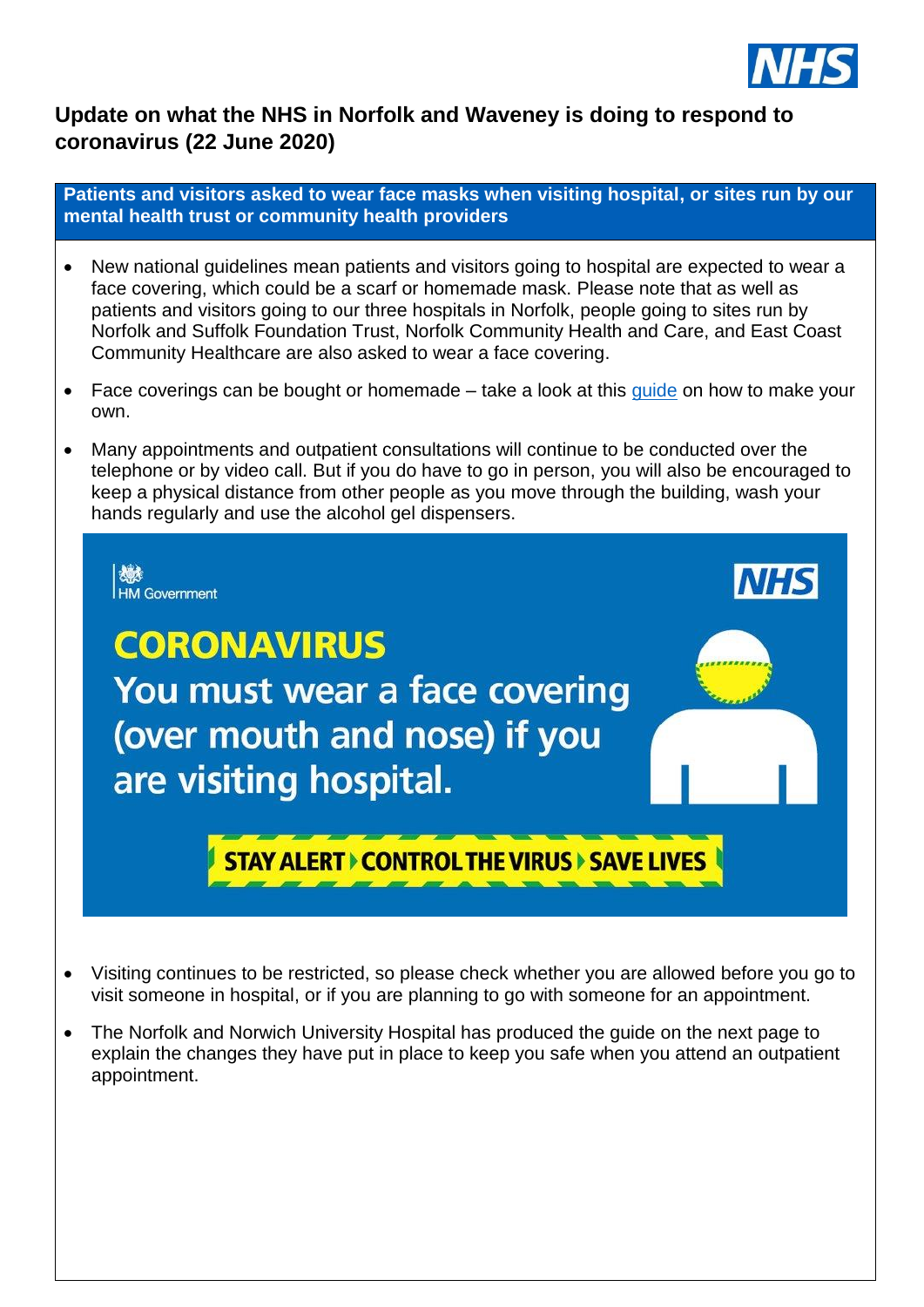# **Changes to Outpatient appointments**

**Norfolk and No** University Hospitals



# Welcomed by a member of staff

Use the hand sanitiser



## Wear a face covering or mask

Have your temperature taken



Go to the reception desk



Chairs are socially distanced

#### **New virtual social group launches for new and expectant parents**

- New parents and parents-to-be from across Norfolk are being invited to join a new online group designed to offer vital peer support while helping them safeguard their mental health and wellbeing.
- Wellbeing Norfolk and Waveney, which is run by Norfolk and Suffolk NHS Foundation Trust in partnership with Mind and Relate, held the first Perinatal Social Group session via Zoom on Saturday, 6 June.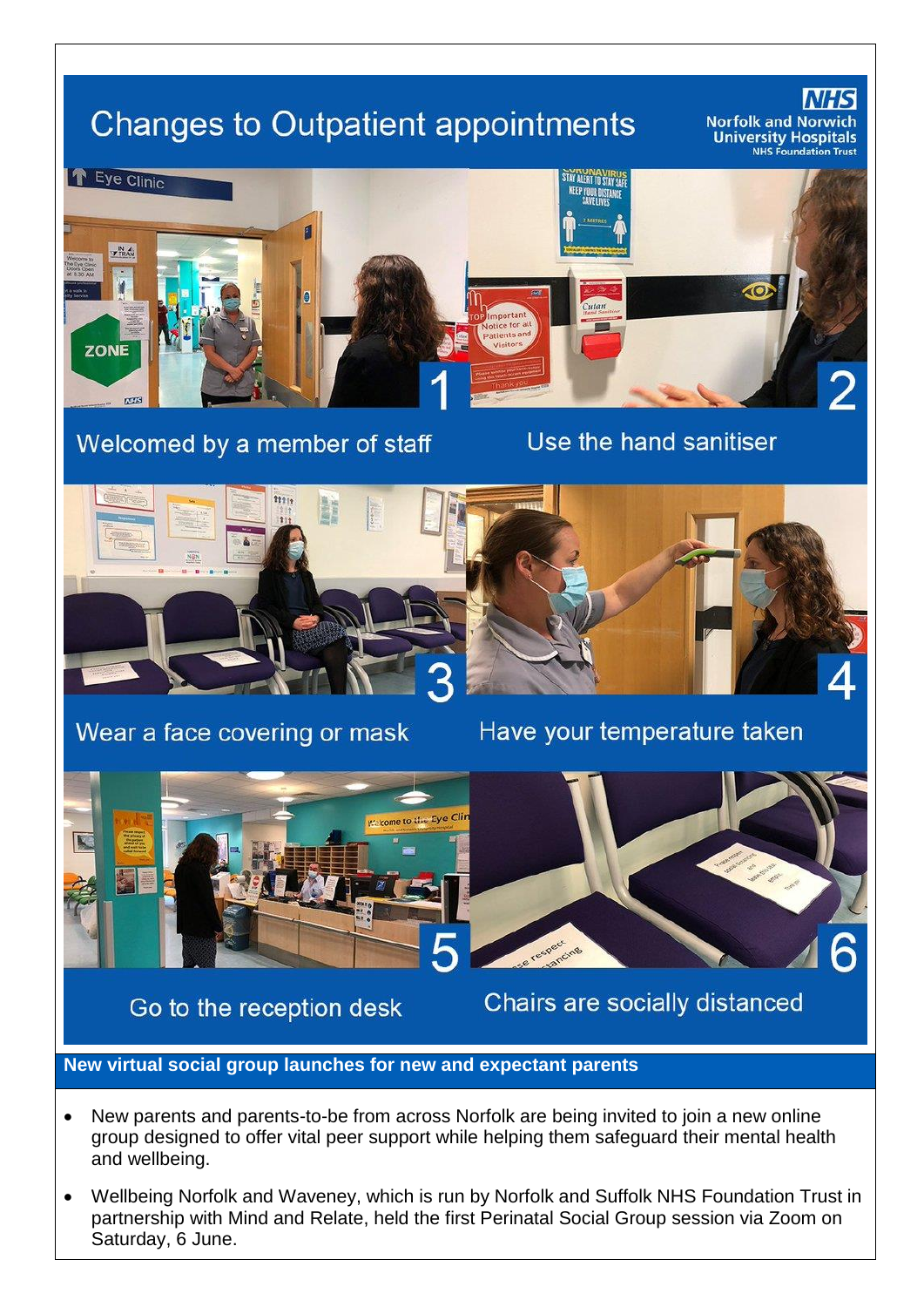- It is designed to give parents-to-be and new parents who might be experiencing stress, anxiety or depression useful advice on looking after their wellbeing and what to expect as a parent, as well as tips on techniques such as mindfulness.
- Those taking part will then be able to enjoy an informal coffee and chat to give them the chance to develop relationships and offer each other mutual peer support during a time when meeting face-to-face is difficult due to the coronavirus pandemic.
- Catherine Ashby, Wellbeing Team Leader for West Norfolk, said: "Being a parent can be incredibly rewarding but it can also be overwhelming, daunting and isolating at times. On top of this, the coronavirus pandemic has brought even more challenges, as new and expectant parents are unable to access their usual social circles for all-important support.
- "Anyone can experience emotional difficulties following the birth of a baby, but it's important to remember that does not mean you can't care for your baby. Please also remember that you are not alone, and that stress, anxiety and depression are very common. At the same time, we know if can be difficult to ask for help, which is why we have set up this new social group.
- "We would encourage anyone in Norfolk who is expecting or has recently had a baby and feels they could benefit from support to join us for a relaxed, informal and fun session which will help them safeguard their own health while making new friends."
- Future sessions will be advertised on social media and at [www.wellbeingnands.co.uk/norfolk/.](http://www.wellbeingnands.co.uk/norfolk/) To book your space, please email [socialsandvolunteering@wellbeingnandw.co.uk](mailto:socialsandvolunteering@wellbeingnandw.co.uk) and you will be sent a password to join the group.

**Women urged to attend potentially life-saving cervical screening appointments despite the coronavirus pandemic**

- Women in Norfolk and Waveney are being urged to attend routine screening appointments for cervical cancer despite the coronavirus pandemic.
- Some women may have missed or will have delayed responding to screening invites, but the NHS in Norfolk and Waveney is keen to get all women back into screening as swiftly and as safely as possible.
- Going for your routine cervical screening is still vitally important and it can be life-saving. It offers the greatest protection against cervical cancer, with smear tests preventing 75% of cervical cancers.
- The number of women attending cervical screening in the UK is falling and this has been accelerated during coronavirus. However, early diagnosis is key to improving survival rates.
- When cancer is diagnosed at an early stage there is a much greater chance of being able to treat it successfully – often with less invasive procedures and fewer long-term side effects.
- Dr Linda Hunter, cancer lead for the Norfolk and Waveney Health and Care Partnership, said: "Due to the coronavirus pandemic some women may have missed or will have delayed responding to screening invites.
- "We are working closely with all our partners to swiftly and safely re-introduce women to cervical screening and to ensure there is capacity and systems in place to be able to respond to the increased demand. Screening is important for the earliest detection of abnormal cells so we urge all women to book their screening appointment when they receive their invitation."
- Dr Hunter added: "We know that 1 in 4 women don't take up their smear invitations. If you are one of these then I really urge you to reconsider as this could be a life-saver."
- If you have questions or concerns, visit:<http://jostrust.org.uk/csaw>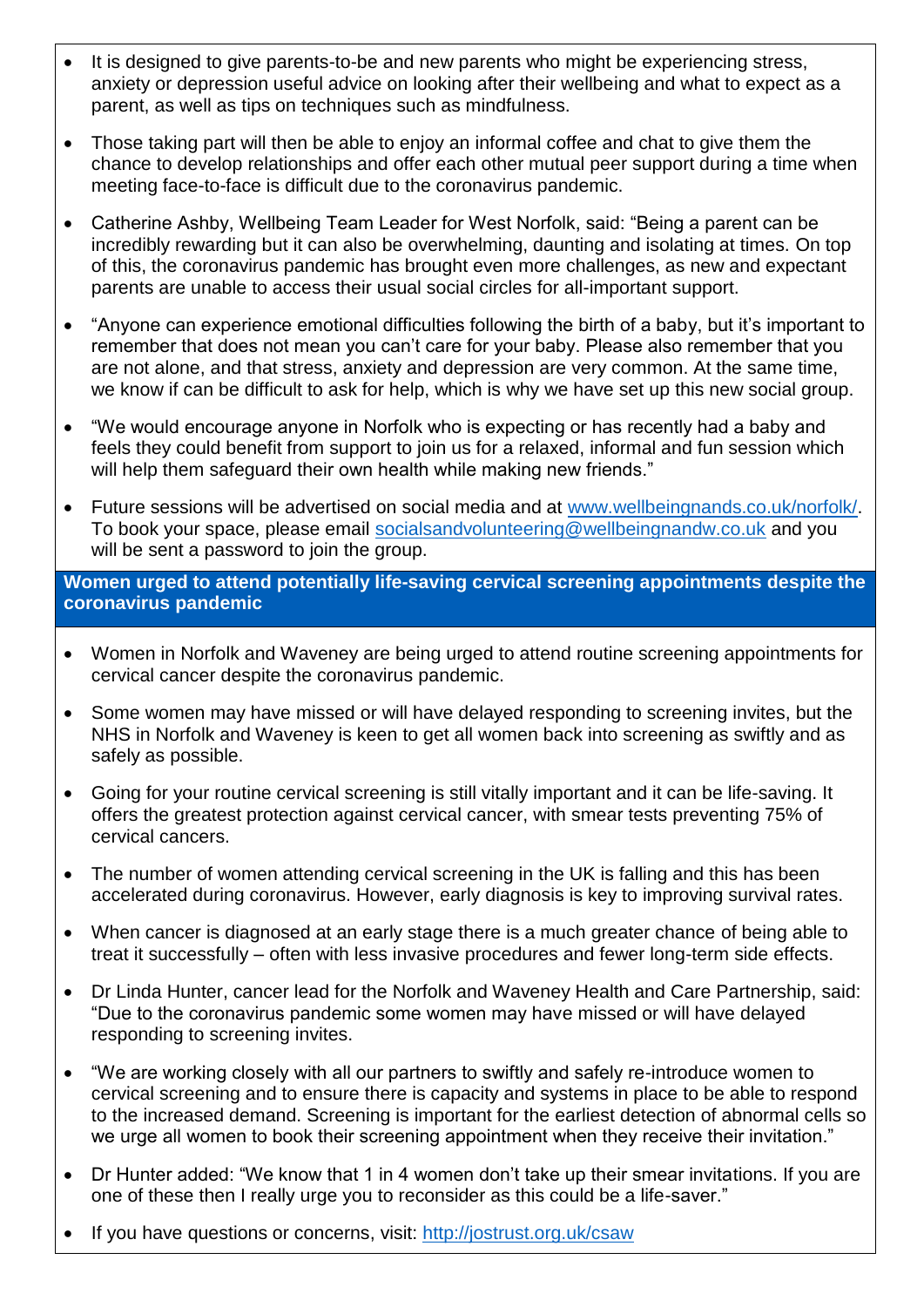#### **Graeme Brammall, from Cromer in Norfolk, helps in the fight against COVID-19**

- You'll have heard on the news about a new treatment which could help patients recovering with COVID-19. The first results have been released by the researchers on the RECOVERY trial, the Dexamethasone arm of the study demonstrated that [low dose Dexamethasone](https://www.recoverytrial.net/news/low-cost-dexamethasone-reduces-death-by-up-to-one-third-in-hospitalised-patients-with-severe-respiratory-complications-of-covid-19)  [reduces deaths by up to one-third in hospitalised patients with severe respiratory](https://www.recoverytrial.net/news/low-cost-dexamethasone-reduces-death-by-up-to-one-third-in-hospitalised-patients-with-severe-respiratory-complications-of-covid-19)  [complications of COVID-19.](https://www.recoverytrial.net/news/low-cost-dexamethasone-reduces-death-by-up-to-one-third-in-hospitalised-patients-with-severe-respiratory-complications-of-covid-19)
- This finding is a huge step in the fight against COVID-19, and highlights the importance of research in providing vital evidence to support patient care.
- The teams at NNUH, JPUH and QEH all ran the trial and a Norfolk patient, one of over 10,000 patients nationally who took part in the study, has shared his story with the National Institute for Health Research (NIHR), who part fund and support the delivery of the trial. You can [read](https://nihr.us12.list-manage.com/track/click?u=715d1cd7785484cc02f317834&id=7735a9ae78&e=88456eacb2)  his story on [the NIHR website.](https://nihr.us12.list-manage.com/track/click?u=715d1cd7785484cc02f317834&id=7735a9ae78&e=88456eacb2)

**UEA's successful hand sanitiser project comes to an end**

- After 12 weeks of lab work, the final batch of hand sanitiser created on University of East Anglia's (UEA's) campus has been safely bottled, with close to 4,000 litres having been distributed to key workers across the region.
- Since March, a team of 14 technicians from UEA's Faculty of Science, led by Laboratory Manager Judith Mayne, have been volunteering to produce the sanitiser and it is estimated that the sanitiser will have cleaned 1.3 million pairs of hands since the project started.
- The initiative was led by UEA Health and Social Care Partners (UEAHSCP), the research partnership hosted by UEA whose main function is to increase collaboration between health and social care organisations in Norfolk, Suffolk and North East Essex.

|    | <b>UEAHSCP HAND SANITISER PROJECT BY NUMBERS</b>                                                                       | <b>University of East Anglia</b>                                                         |
|----|------------------------------------------------------------------------------------------------------------------------|------------------------------------------------------------------------------------------|
|    | 4444444444 1,300,000 44444444<br>ESTIMATED PAIRS OF HANDS WASHED                                                       | <b>TECHNICIANS WORKING IN</b><br>THE NEW SCIENCE BUILDING                                |
|    | 3,880<br>LITRES OF HAND SANITISER PRODUCED<br>600<br>APPROXIMATE<br><b>HOURS WORKED</b><br><b>6,300 BOTTLES FILLED</b> |                                                                                          |
| 15 | LOCAL HEALTH AND SOCIAL CARE PROVIDERS SUPPLIED WITH<br>SANITISER                                                      | 1,870<br>LITRES OF SANITISER GIVEN TO<br>NORFOLK AND NORWICH<br>UNIVERSITY HOSPITALS NHS |
|    | OF WHICH WERE UEAHSCP PARTNER ORGANISATIONS<br>LOCAL BUSINESSES ASSISTED ON<br>۰<br>THE PROJECT                        | TRUST, THE BIGGEST<br><b>BENEFICIARY OF THE PROJECT</b>                                  |

#### **Mental health support available**

- $\bullet$  It's important that we look after our mental wellbeing during this time  $-$  for tips and advice visit [www.everymindmatters.co.uk.](http://www.everymindmatters.co.uk/)
- If you are worried about your own mental health and wellbeing call First Response, a free 24/7 helpline offering immediate support, on 0808 196 3494.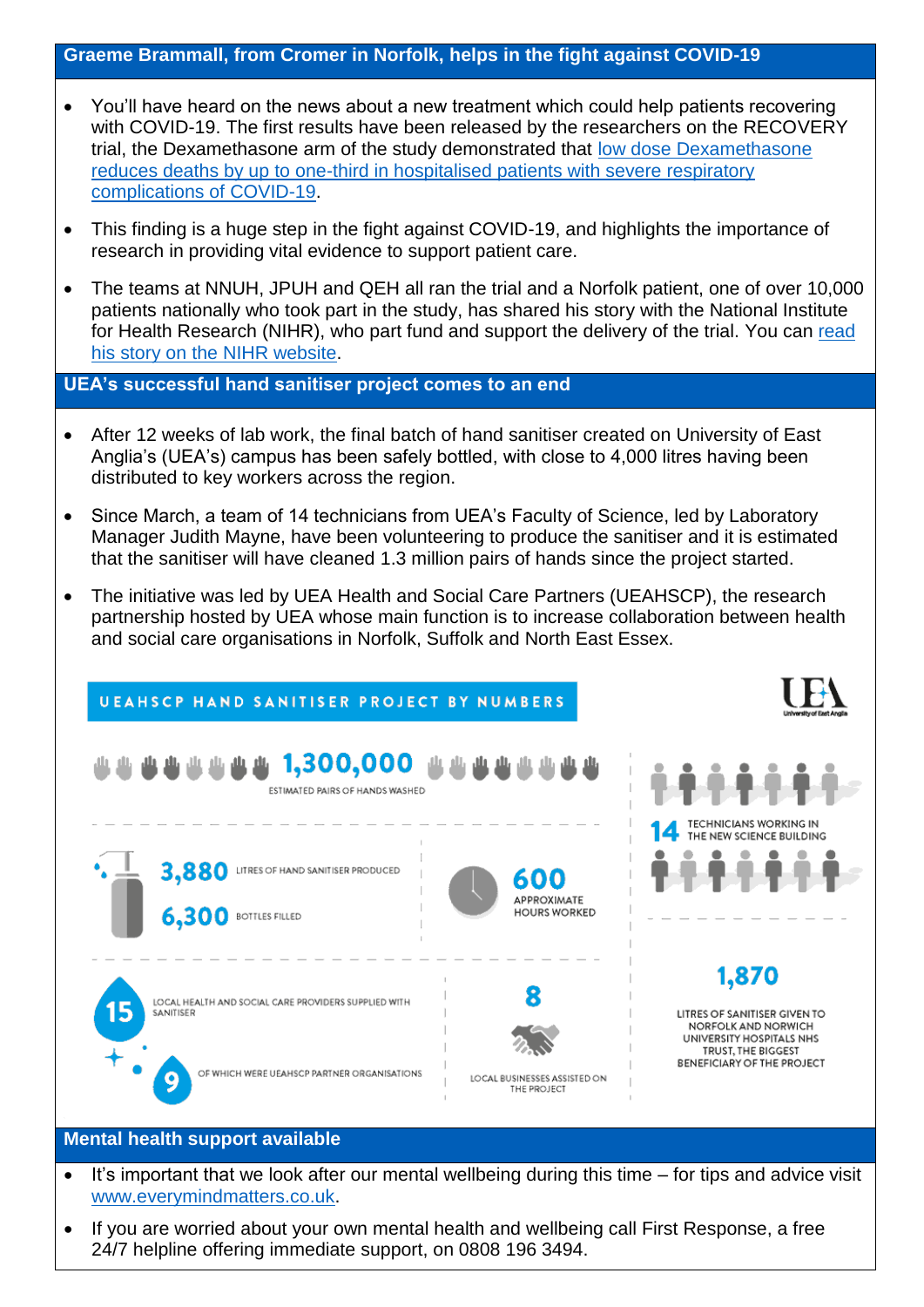

- A new coronavirus testing site is now open at the Postwick Park and Ride site on the eastern edge of Norwich.
- It is part of a network of "regional" testing sites across East Anglia, which complements local testing sites across Norfolk and Waveney.
- Key workers and their household members with coronavirus symptoms can ask for a test to see if they have the virus by choosing any of the options now available:

#### **Local testing service based at hospitals for key workers**

- The three local sites for key workers in Norfolk and Waveney are at:
	- o The James Paget University Hospital
	- $\circ$  The Centrum Centre, near the Norfolk and Norwich University Hospital